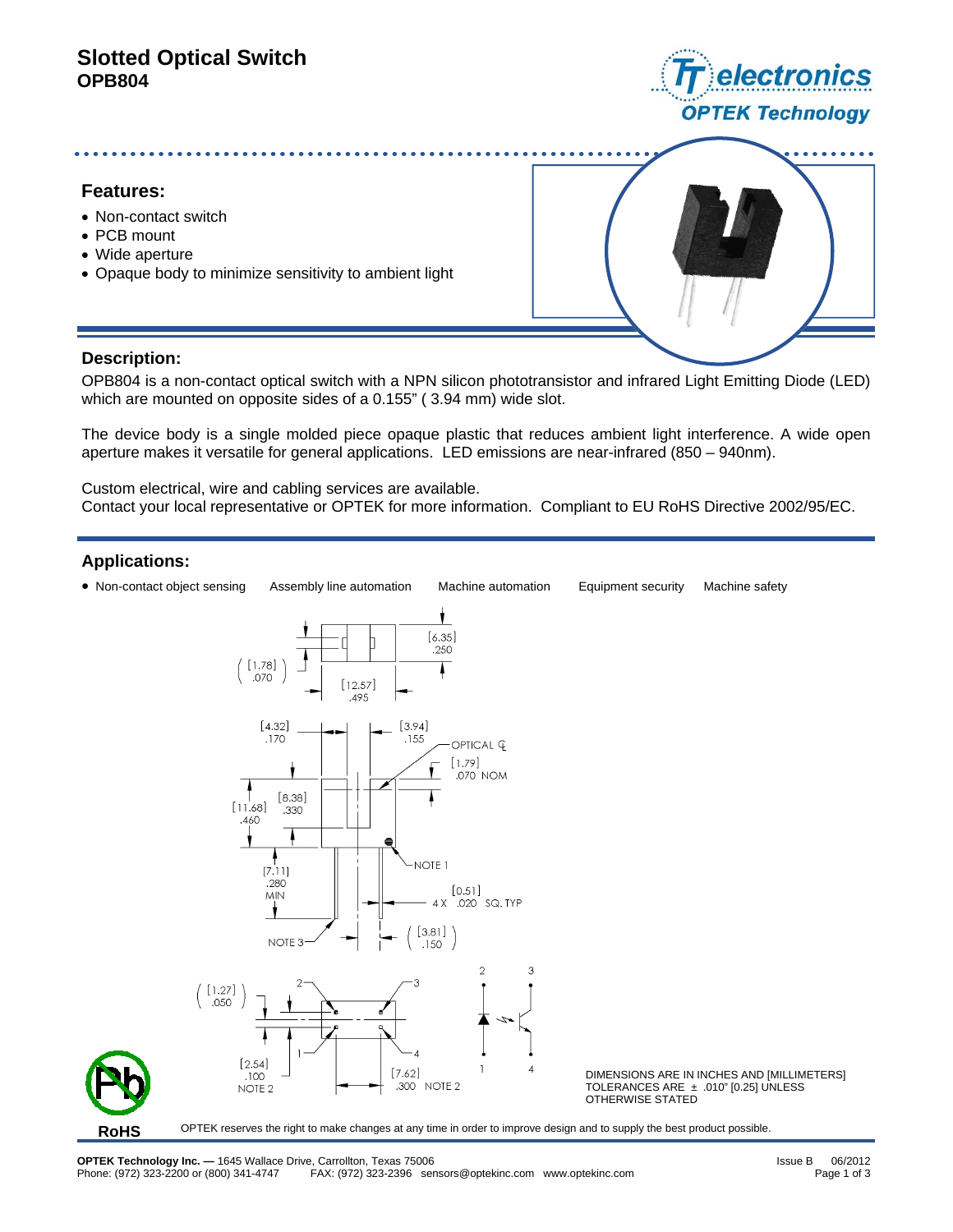

#### **Absolute Maximum Ratings**

| Storage Temperature Range                                                             | $-40^{\circ}$ C to $+100^{\circ}$ C  |
|---------------------------------------------------------------------------------------|--------------------------------------|
| <b>Operating Temperature Range</b>                                                    | -40 $^{\circ}$ C to +85 $^{\circ}$ C |
| <b>Lead Soldering Temperature</b>                                                     | $260^{\circ}$ C <sup>(5)</sup>       |
| <b>Input Diode</b>                                                                    |                                      |
| Input Diode Power Dissipation                                                         | 75 mW $(7)$                          |
| Input Diode Forward D.C. Current, $T_A = 25^{\circ}C$                                 | 50 mA $(7)$                          |
| Input Diode Peak Forward Pulse Current, $T_A = 25^{\circ}C$ (1µs pulse width, 300pps) | 1 A                                  |
| Phototransistor                                                                       |                                      |
| <b>Power Dissipation</b>                                                              | 100 mW $(7)$                         |
| Collector - Emitter Voltage                                                           | 30V                                  |
| Emitter - Collector Voltage                                                           | 5.0V                                 |

## **Electrical Characteristics**  $(T_A = 25^{\circ}C)$

| <b>SYMBOL</b>                                                      | <b>PARAMETER</b> | MIN | <b>TYP</b> | MAX | <b>UNITS</b> | <b>TEST CONDITIONS</b> |
|--------------------------------------------------------------------|------------------|-----|------------|-----|--------------|------------------------|
| <b>Input Diode</b> (see OP140 or OP240 for additional information) |                  |     |            |     |              |                        |

| Forward Voltage | 0F<br>ں ے. | 1.70 |   | $= 20 \text{ mA}$<br>H⊏            |
|-----------------|------------|------|---|------------------------------------|
| Reverse Current |            | -    | - | Not designed for reverse operation |

#### **Output Phototransistor** (see OP550 for additional information)

| V <sub>(BR)</sub> CEO | Collector-Emitter Breakdown Voltage | 30  | $\overline{\phantom{a}}$ |    | $I_C = 1$ mA, $E_E = 0$ mw/cm <sup>2</sup>                 |
|-----------------------|-------------------------------------|-----|--------------------------|----|------------------------------------------------------------|
| V <sub>(BR)ECO</sub>  | Emitter-Collector Breakdown Voltage | 5.0 | $\sim$                   |    | $I_{E} = 100 \mu A$ , $E_{E} = 0 \mu$ mw/cm <sup>2</sup>   |
| <b>I</b> CEO          | <b>Collector Dark Current</b>       |     | 100                      | nA | $V_{CE} = 10 V$ , $I_F = 0$ , $E_E = 0$ mw/cm <sup>2</sup> |

#### **Coupled**

| V CE(SAT) | Collector-Emitter Saturation Voltage |     | 0.40 |    | $I_c = 250 \mu A$ , $I_F = 20 \mu A$ |
|-----------|--------------------------------------|-----|------|----|--------------------------------------|
| IC(ON)    | On-State Collector Current           | 0.5 |      | mA | $V_{CF}$ = 10 V, $I_F$ = 20 mA       |

Notes:

(1) Dot indicates # 3 collector lead side.

(2) Feature controlled at body.

(3) Cathode lead may be shorter.

(4) RMA flux recommended. Highly activated water soluble fluxes may attack plastic. Recommend trial to verify application.

(5) Maximum lead soldering temperature .060" [1.6mm] from case for 5 seconds with soldering iron.

(6) Plastic is soluble in chlorinated hydrocarbons and ketones. Methanol or isopropanol are recommended as cleaning agents.

(7) Derate linearly 1.67 mW/°C above 25° C.

(8) All parameters tested using pulse techniques.

(9) Do not connect input diode directly to a voltage source without an external current limiting resistor.

(10) Do not apply reverse voltage to LED. LED will be a 0V in reverse voltage and draw current as if a short.

OPTEK reserves the right to make changes at any time in order to improve design and to supply the best product possible.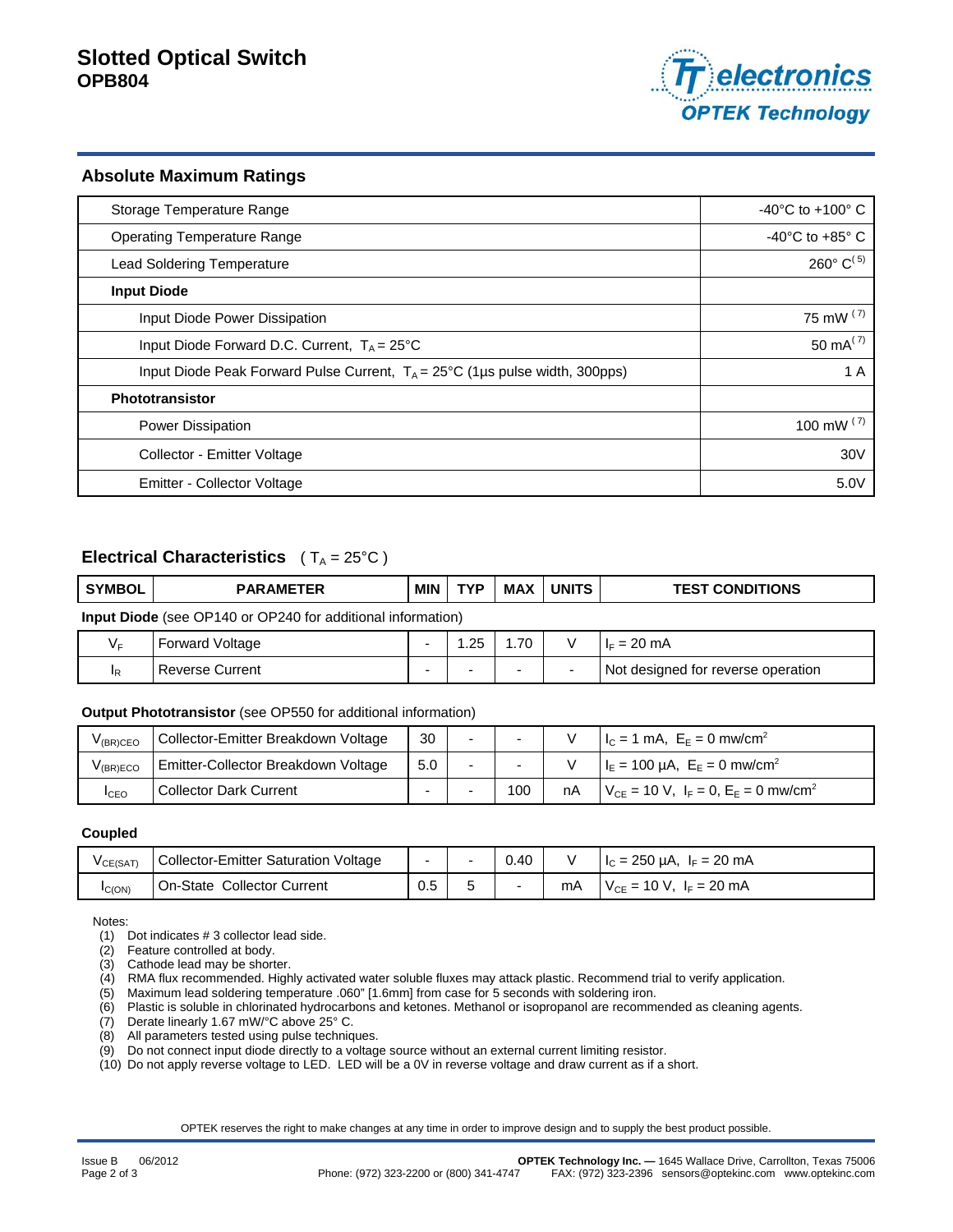# **Slotted Optical Switch OPB804**





OPTEK reserves the right to make changes at any time in order to improve design and to supply the best product possible.